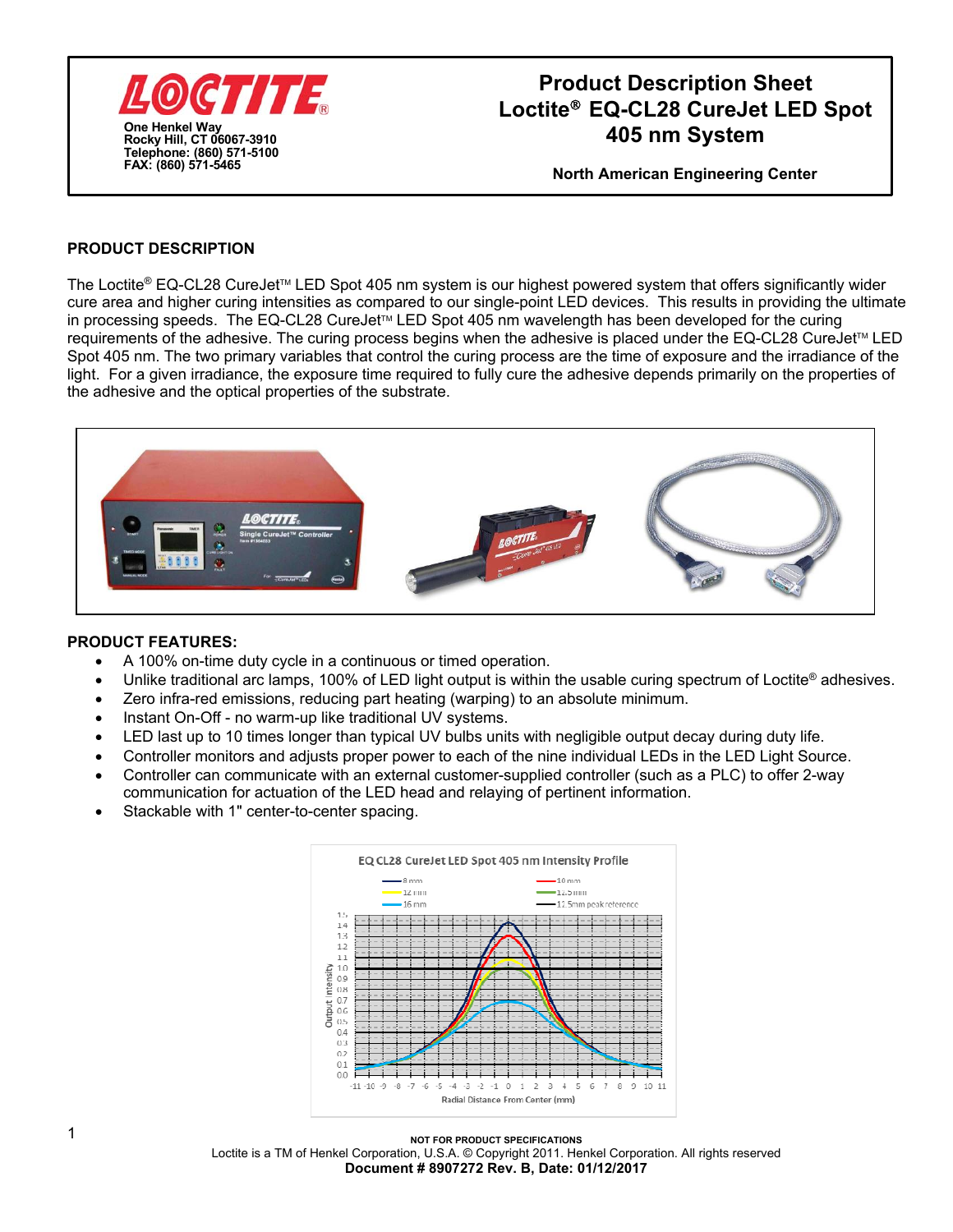

# **Product Description Sheet Loctite EQ-CL28 CureJet LED Spot 405 nm System**

**North American Engineering Center**

**The Loctite® EQ-CL28 CureJetTM LED Spot 405 nm Curing Systems consists of three (3) individual items (each item must be purchased separately)**.

- **EQ-CL28 CureJetTM LED Spot 405 nm Light Source** (item # 2183340).
- **Single CureJet TM Controller** (item # 1364033) allows for setting the exposure time to the ultimate value required for curing. The controller also monitors overall system voltage fluctuations – any deviation from normal operating range will result in an error signal during the cycle.
- **Interconnecting** cable choice of two lengths: 1 meter item # 1370351 or 3 meter item # 1370352.

#### **Technical Data**

Single CureJet™ Controller

- Input Voltage:  $85 264$  VAC;  $50 60$  Hz.
- Power Consumption: 150 watts
- Max. Operating Temperature: 90°F (55°C)
- Max Operating Humidity: 85% RH
- Dimensions:
	- o Width: 10 inches
	- o Depth: 9 5/8 inches
	- o Height: 3 7/8 inches
- Weight: 8 lbs.

#### CureJet™ Light Sources

- Spectral Output Range
	- o EQ-CL28 CureJetTM LED Spot 405 nm:
		- Primary peak range 405 410 nm.
		- Half wave: 12 nm typical, 25 nm Maximum
- Peak Intensity Output at 12.5mm**<sup>1</sup>**:
	- o EQ-CL28 CureJetTM LED Spot 405 nm intensity output:
		- $\sim 23.0 \text{ W/cm}^2 \text{ minimum}^2$
		- $\blacksquare$  27.0  $\pm$  4.0 W/cm<sup>2</sup> typical<sup>3</sup>
- Dimensions:
	- o Width: 1 inch
	- o Depth: 10 1/8 inches
	- o Height: 2 1/2 inches
- Weight: 1 lb.

#### **Notes:**

- **<sup>1</sup>** Peak intensity measurement at 12.5 mm offset using 2436352 Loctite EQ PM20 UV VIS Radiometer with 1421420 Radiometer / Dosimeter Adapter for CureJet.
- **<sup>2</sup>** Prior to packaging, Henkel inspects each CureJet under controlled conditions to ensure the minimum peak intensity is met or exceeded. End user site conditions and radiometer/dosimeter variations can result in potential lower readings.
- **<sup>3</sup>** Values based on 24-hour cycle test data.